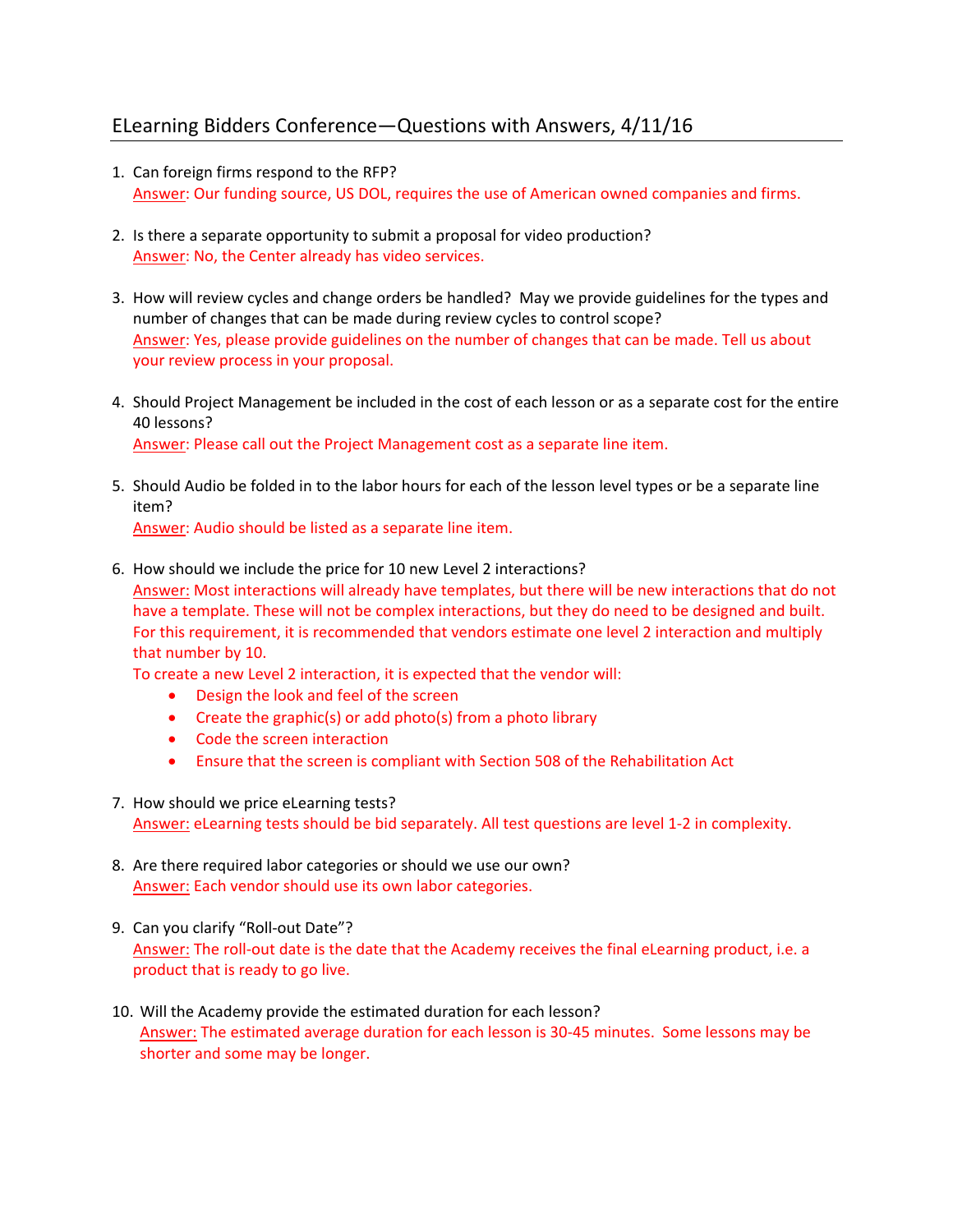- 11. Does the Academy have an anticipated level of effort for the work described in the RFP? Answer: No, the Academy does not have an anticipated level of effort, i.e. the budget for this effort is not set at this time.
- 12. RFP section 13 (Estimated Project Timeline) states the first module delivery in June 2016. Is that a firm date? Is the lesson expected to go live in that timeframe? Answer: The RFP says that the first module delivery is in July 2016, and yes we do expect to meet that timeframe.
- 13. RFP section 7 (Project Scope and Preliminary Delivery Schedule) calls for 40 lessons to be delivered by 8/15/17. Section 13 (Estimated Project Timeline) references a 5/1/17 completion date for the specified production work. Please clarify. Answer: The 8/15/17 timeframe differs from the "Estimated Project Timeline" because some lessons

may be added in the future. The 8/15/17 timeline refers to the completion date for all lessons, including unidentified future lessons. These future lessons are NOT part of the bid for this RFP. Use the current Section 13 Estimated Project Timeline for scheduling purposes. If added, the new lessons will require a separate estimate or a change order.

- 14. RFP section 14 (Proposal Response Requirements and Basis for Award of Contract) requires a draft project plan as part of proposal submission.
	- a. Should that plan follow the outline in Attachment C? Answer: No, the draft project plan should NOT follow the outline in Attachment C. Attachment C is for after the award. Attachment C includes a more robust level of detail than we expect for the RFP. Attachment C was provided as an example of the type of detail the Academy will expect in the formal project plan submitted by the successful vendor.
	- b. Is it to be included as an appendix outside the specified page limits, or is it to be part of the 15‐ page Technical Response (Proposal Section 3)? Answer: The draft project plan should be put in the appendix. It is not part of the 15 page Technical Response.
- 15. In reference to Reusable Interactivities, will there be templated samples of Level 1, 2, and 3 interactions provided to the vendor? Answer: Yes, the Academy has templated examples of all three levels of interaction, and they will be provided to the vendor.
- 16. How many instructors / instructional designers will we work with? Answer: There are currently five instructional designers and one lead instructional designer working with the Academy.
- 17. Are you looking for project management / status meetings to occur on a specific schedule? Answer: We would like the vendor to suggest how often project management/status meetings would occur. Each vendor should describe a recommended process.